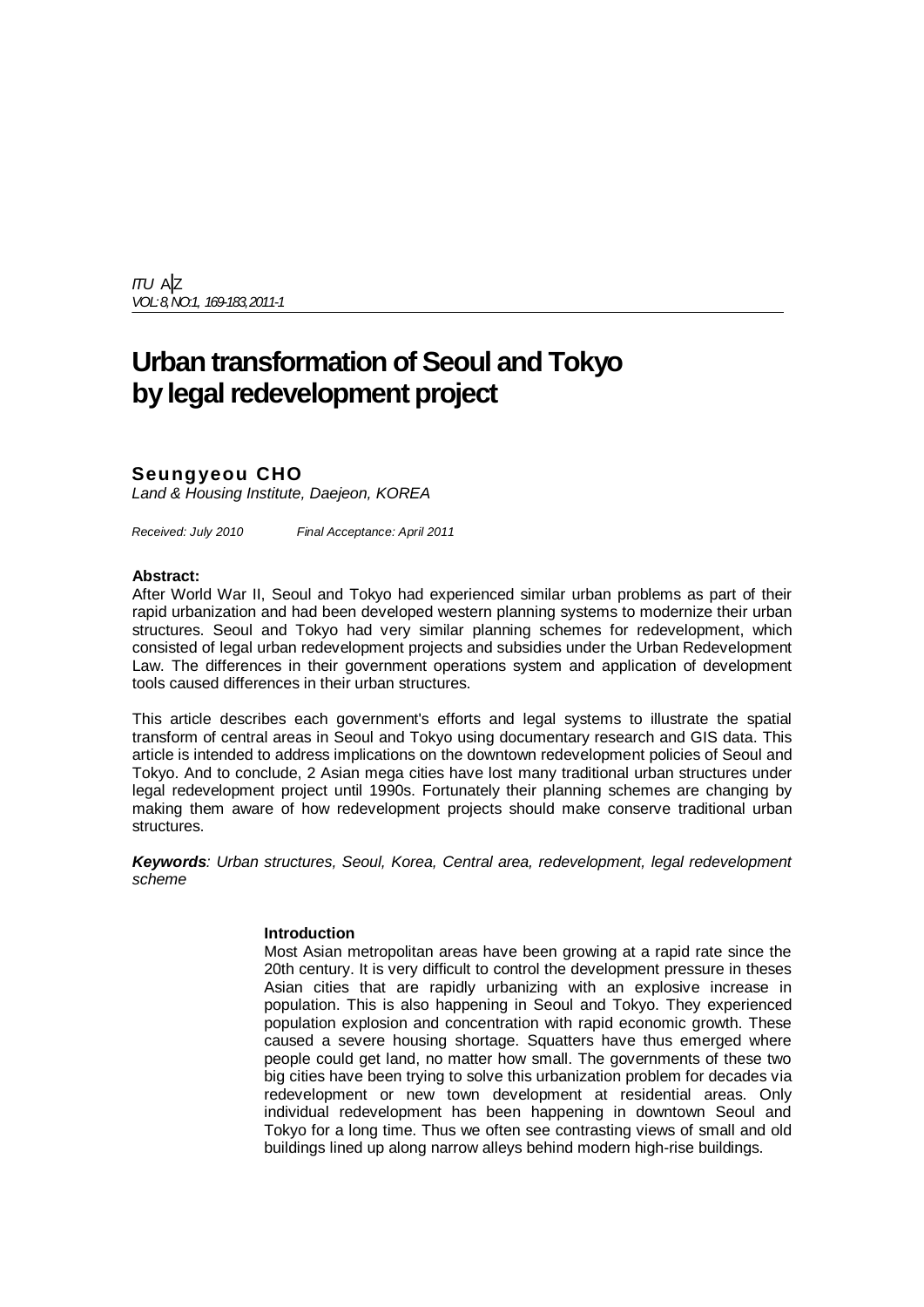These two Mega cities' urban structures, including their downtown problems, are very similar in many ways. Seoul and Tokyo have physically inferior structures in each central areas that are represented by narrow and congested street patterns and old wooden houses' concentration that could hardly withstand disasters. However, there are no concentration of immigrants or low-income people, no infrequent crimes. They still have economic, social, and cultural potential as central business districts of capital cities, though.



*Figure 1. Urban Spatial Pattern of Seoul*



*Figure 2. Urban Spatial Pattern of Tokyo*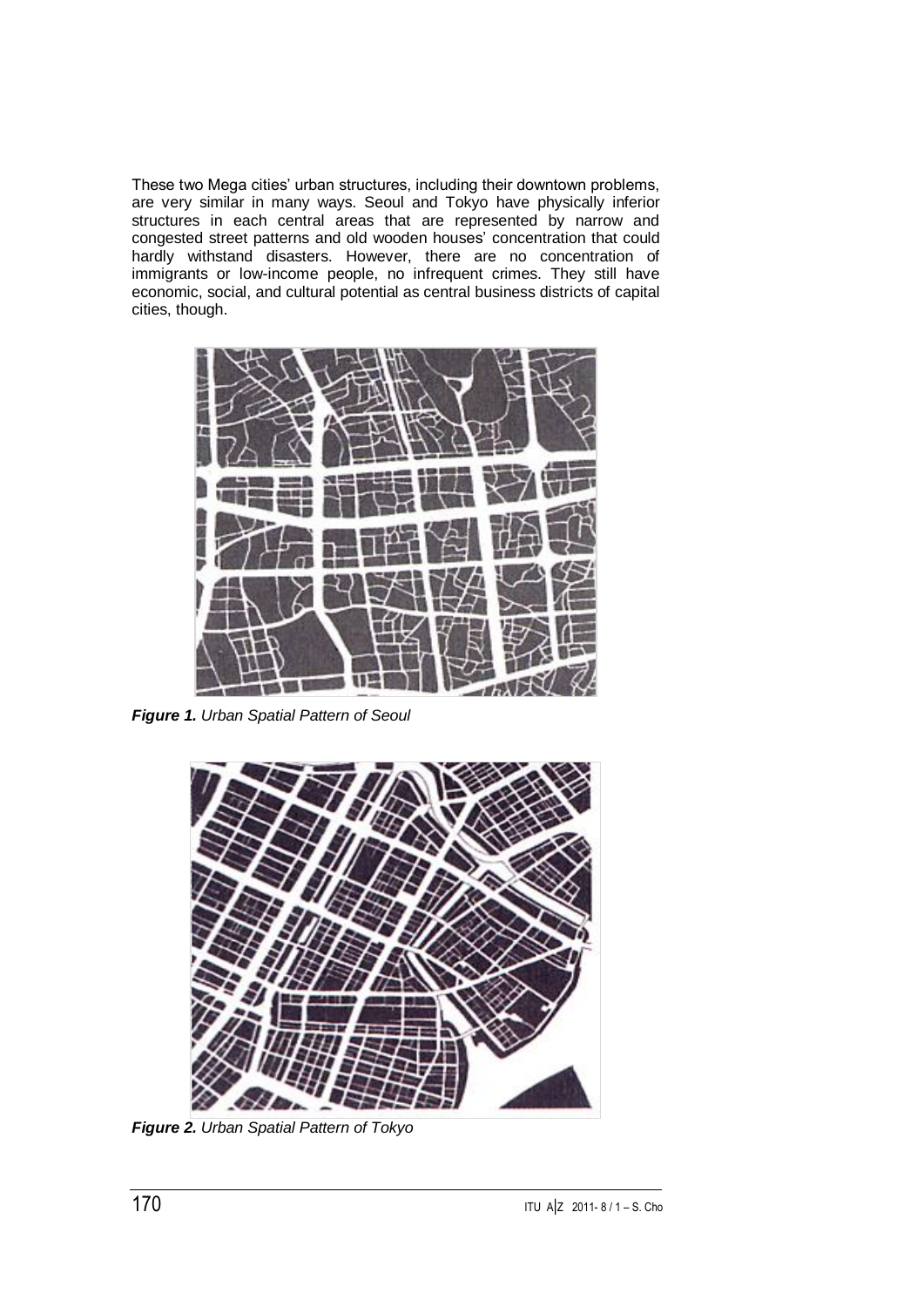#### *Table 1. Downtown Problems*

|                                               | <b>CBD Areas of Seoul and Tokyo</b> |
|-----------------------------------------------|-------------------------------------|
| Population                                    | Decline                             |
| <b>Employment Concentration of Immigrants</b> | None                                |
| 2 <sup>nd</sup> Industry Activities           | Decrease                            |
| 3 <sup>rd</sup> Industry Activities           | Increase                            |
| <b>Land Price</b>                             | High                                |
| Insufficiency of Infrastructure               | Partial insufficiency               |
| Vitality                                      | Active                              |
| Concentration of Low-Income People            | Not serious                         |
| Frequent Occurrence of Social Problem         | Not serious                         |
| Physical Deterioration (Building)             | Need improvement                    |
| Physical Deterioration (Infrastructure)       | Need improvement                    |

Seoul was influenced by Tokyo's modern planning system during Korea's Japanese colonial period from 1919 to 1945. With the same legal base, they developed a planning system that included the establishment of the Urban Redevelopment Law to convert the traditional central business district into a modern space. The difference in the applications and management of the system has been causing differences in the urban structures of Seoul and Tokyo since the 1950s. Thus, this article will describe legal schemes and operations to illustrate the spatial transform of central areas in Seoul and Tokyo.

In this article, the institutional development of the redevelopment policy of Seoul and Tokyo will be examined to point out the characteristics of CBD areas and their redevelopment problems via documentary studies. Then the distinguishable features of Seoul and Tokyo will be demonstrated with case studies. Finally, this article is intended to address implications on the downtown redevelopment policies of Seoul and Tokyo.



*Figure 3. Redevelopment Scheme*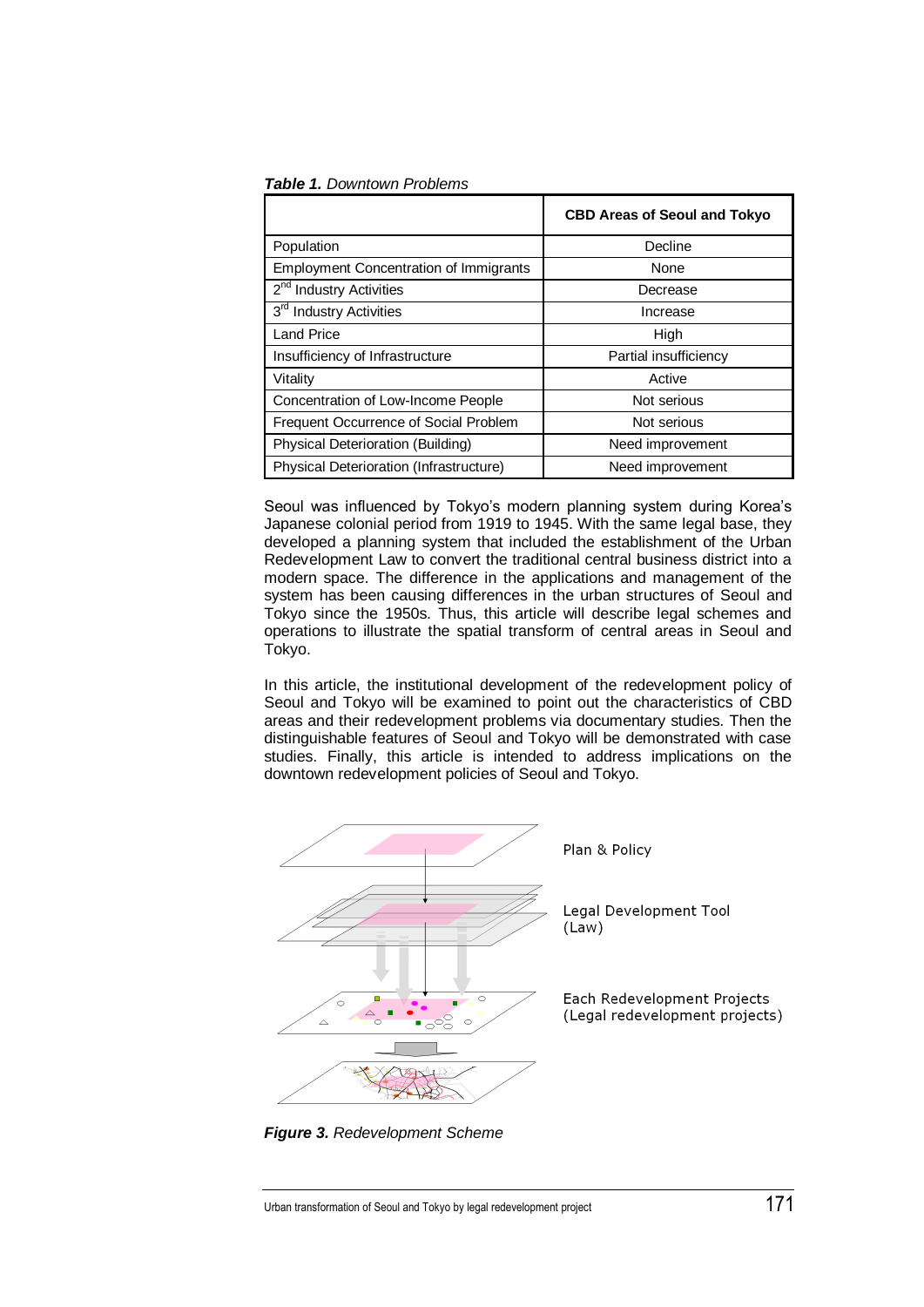# **Establishment of institution**

## *The era of post-war urban reconstruction (1945-1960s)*

Seoul and Tokyo were ruined by air raids during the World War II(WWII). Most of their built-up areas were burned and many houses were destroyed during the war. The end of WWII brought Seoul not only independence but also civil war, via the Korean War of 1950-1953.

28 percent of Central Tokyo (23 wards), about 195 $km^2$ , was burned in WWII. Thus, the Japanese government enacted its 1946 Plan(War Disaster Restoration Plan 1946) which allocated about 200 km<sup>2</sup> for land readjustment, much more than the burned area. The government could not help cutting down this area to  $1/4$  (50 km<sup>2</sup>), however due to its reduced budget. Land readjustment created new roads, widened roads, built high-rised concrete buildings, and so on, to the construction of a fireproof city. Most urban commercial and business areas were excluded from the amendment plan, however, because they were assigned principal road developments the under the 1923 Earthquake Disaster Resoration Plan. Thus, the reconstruction of central business areas happened in the traditional urban structures in the Edo period (1603-1868).

Seoul was one step behind Tokyo in urban structure restoration because of its civil war. Much of the refuse built squatter areas on irregularly occupied lands in Seoul's central areas. There was socio-economic confusion and a conflict and poverty problem until the mid-1960s. Even though Seoul Post Reconstruction Plan(1961) was formulated after the war, the housing shortage was a more urgent issue than the need to restore urban structures. Ironically, Japan capitalized on the Korean War and achieved rapid economic growth. With such rapid growth, the demand for large-scale commercial and business buildings in downtown also increased. Thus Tokyo enacted its Urban District Remodeling Law(Remodeling Law) in 1961. The Remodeling Law allowed land purchase and land readjustment. It made possible not only the improvement of infrastructure but also the promotion of the construction of modern buildings. Most developments occurred, however, not in central areas but in sub-center areas.

#### *The era of institutional improvement (late 1960~1980s)*

In this period Urban Redevelopment Laws were established with the need for collective planning and private-sector participation.

In the 1960s Tokyo maintained and constructed road system, such as its Metropolitan Expressway, to prepare for the 1968 Tokyo Olympics. It did not change its urban framework much, however, because most of the roads were built over the old moats of Edo Castle. The development of highway systems, however, caused suburb development with a rapid urban sprawl. Thus Tokyo enacted its New Urban Planning Law to control unplanned minidevelopment and urban sprawl. The next year, the Urban Redevelopment Law (Redevelopment Law) was also enacted. Even though Tokyo already had a Remodeling Law for redevelopment projects, a new law was needed to prompt private-sector investments. The Urban Redevelopment Law in 1969 introduced the Urban Redevelopment Project (URP) including its procedure, conditions and incentives. The private sector developed largescale commercial-business buildings based on URP in the Yamanote area, where there were aristocratic residences or government offices in the Edo era. URP is a large-scale scrap-and-build redevelopment tool with which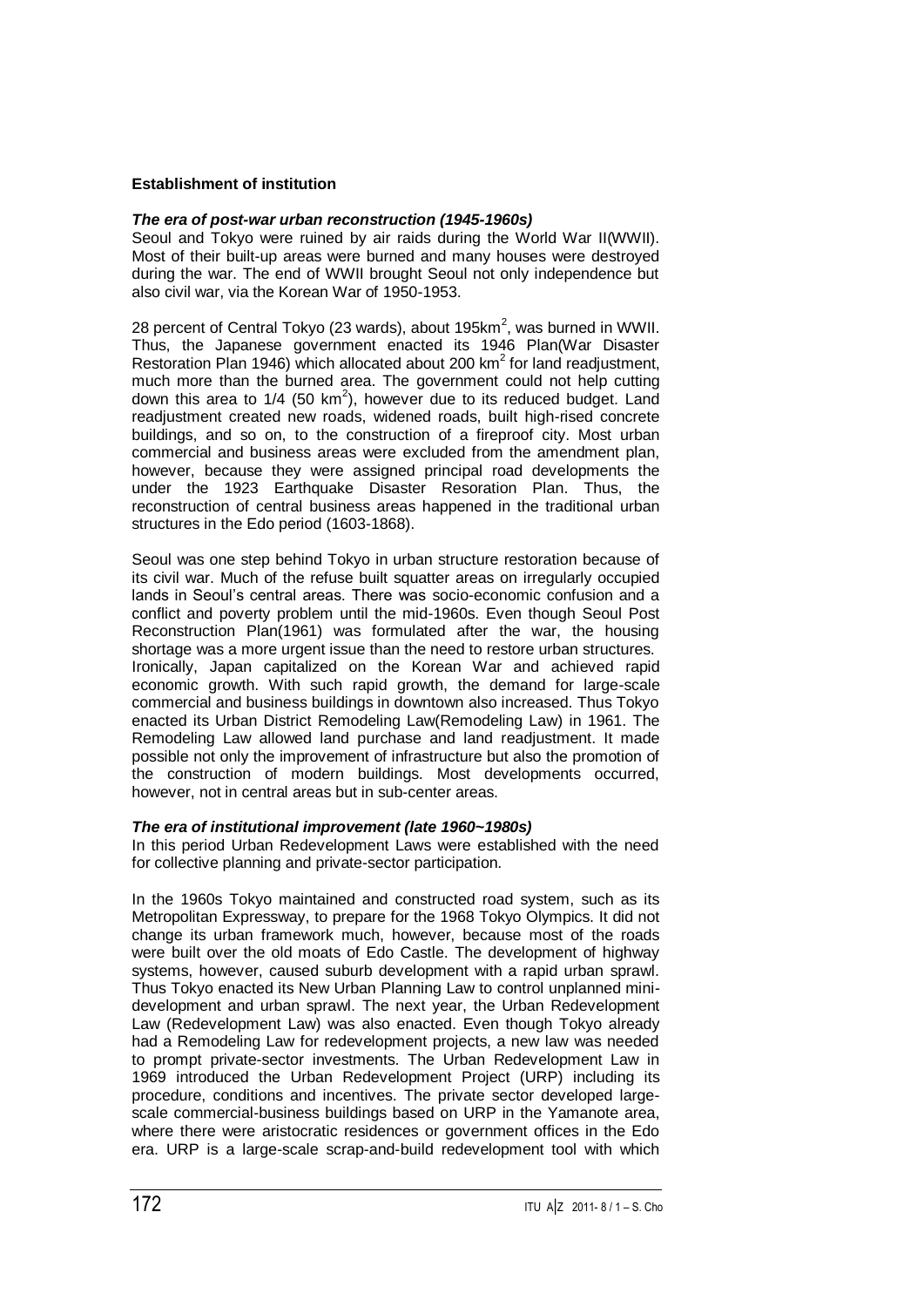developers can get FAR incentives and subsidies by building roads and small public spaces. On the other hand there were still traditional urban structures with narrow streets and wooden commercial buildings that had to be improved. For this, developers could not use URP because owners of small lots did not want joint developments with other landowners.

Seoul had no special rules or plans for redevelopment in early periods. In 1971, it introduced an Urban Redevelopment Project into its Urban Planning Law. The project did not have enough prescriptions for redevelopment, though. Seoul still struggled with a housing shortage. When Seoul enacted its Urban Redevelopment Law In 1978, business and commercial area redevelopment was separated from housing redevelopment. The government wanted to redevelop squatter settlements and prompt housing supply. It did not want to redevelop central business and commercial areas, however, which would promote population concentration. Thus broader central business areas were designated as Legal Urban Redevelopment Areas (URAs) regardless of their necessary or potential. All individual redevelopment movements in the URA were strictly prohibited except for large-scale develeopment projects that complied with the Urban Redevelopment Plan.

In the 1970s Seoul and Tokyo formed institutional foundations that consisted of the Urban Redevelopment Law and the Legal Urban Redevelopment Project. Both URPs were scrap-and-build methods in merging lots. Tokyo's legal URP did not consist of restrictions, however, as did Seoul's. The landowners and developers in Tokyo could choose to use the legal URP or not. Those who did not want to use the legal URP were able to rebuild their buildings individually under the Architecture Standard Law or the Urban Planning Law. This was not allowed in Seoul, though.

#### *The era of explosive redevelopment projects (1980s~1990s)*

After the oil shock in the 1979, world market gradually recovered. The business recovery of Korea and Japan was especially amazing, though. The strength of the Japanese economy in the 1980s led the gravity-defying climb of land and stock prices in the late 1980s. Korea's rapid transformation into a wealthy and industrialized economy in this short time was termed "the Miracle on the Han River." It achieved this growth surge through manufacturing-oriented exports. Seoul successfully hosted the 1988 Summer Olympics and showed how it had changed from a heap of ashes after the civil war.

In Tokyo, many big redevelopment projects were proposed during this period which later caused the country's bad debts. Even the Tokyo metropolitan government rushed into this redevelopment project boom, such as via waterfront development. The Nakasone cabinet also enacted a deregulation policy to promote private-sector investments. It caused the boom and bust in the property prices of Tokyo, called the bubble economy. It also made developers devote themselves to speculating on buying land. It did not matter how small the land was. Developers built office buildings everywhere they could. This almost wiped out housing stocks and brought land price up so high that most families could no longer afford to buy a house in downtown areas. The depopulation of downtown areas was accompanied by an increase in transportation cost, unbalanced daytime and nighttime populations, and a decrease in taxes. The restoration of the population via linkage programs that linked new redevelopment projects with housing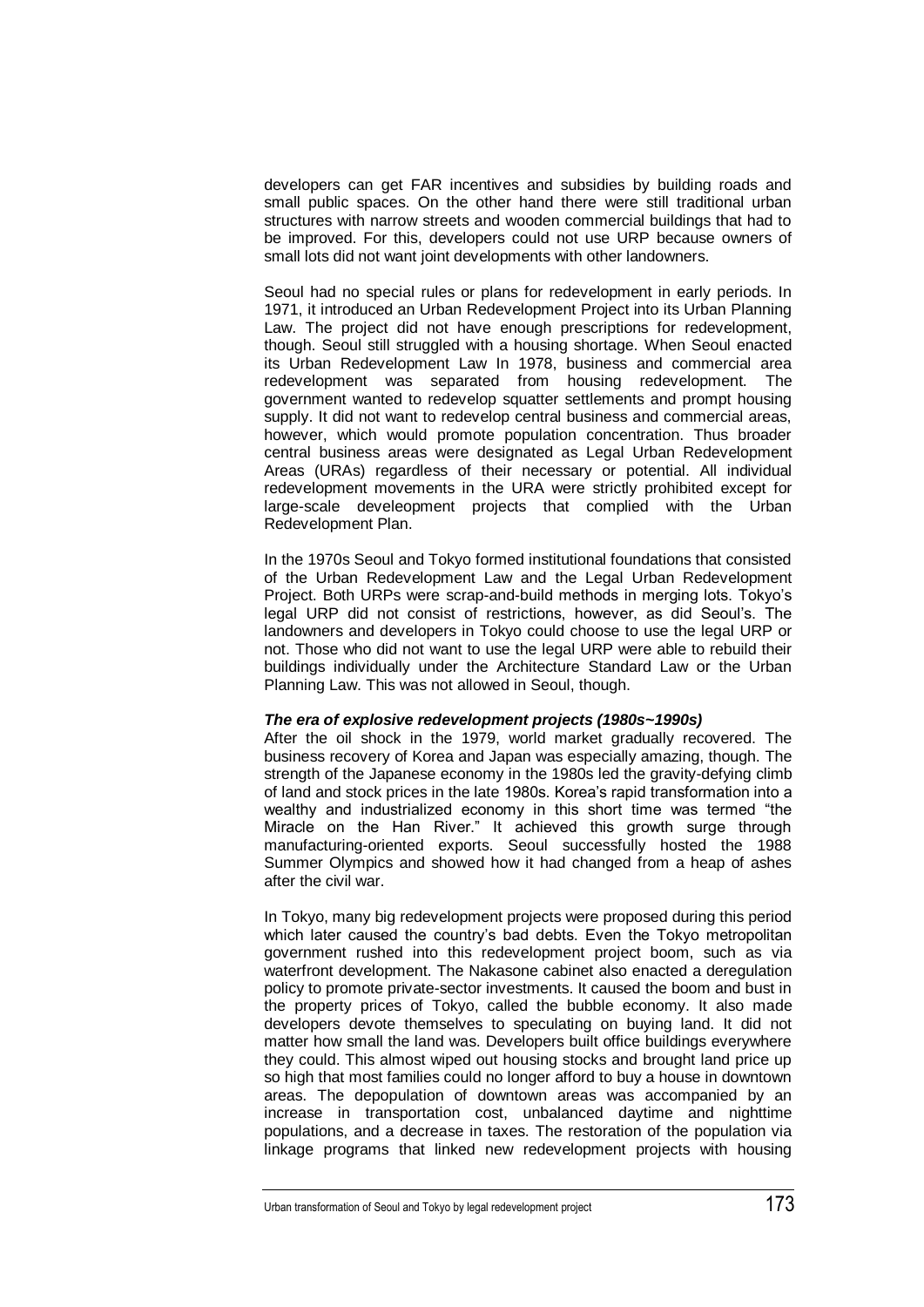supply became one of the most important policies of the municipal government.

With Seoul's economic growth, its population kept increasing to 10 million in 1988. Seoul upheld a redevelopment restriction policy in its central business area due to its housing shortage problem. Policy makers thought downtown redevelopment caused Seoul's population increase. They could not help switching their policy line in the mid-1980s, though. The first reason for this was the great demand for office buildings, because major firms wanted to build their own head offices in central areas. The other reason was that Seoul had to improve its physical environment so that it could host national events, such as the 1986 Asian Games and the 1988 Olympics. In 1984, Seoul temporary allowed individual developments in central areas and permitted FARs by up to 1,000%. This made possible Seoul's modern urban spaces in its central areas.

The bubble economy of Japan collapsed in the early 1990s, and many big projects that were planned in the late 1980s were postponed or canceled due to socioeconomic instability. Land prices dropped drastically and became an excuse for the mass-production of bad debts. The Japanese economy went into long-term stagnation, called "the lost 10 years." Seoul also experienced stagnation with the bankruptcy of construction companies during its Economic crisis in 1998. It did not take long to recover, however, unlike Tokyo. Both cities enacted a regeneration policy in the 2000s.

# *The era of urban regeneration with deregulatory policy (late 1990s~)*

Economic depression pushed policy change from strong land or redevelopment control to emphasis of efficiency in land use. Both Seoul and Tokyo promulgated a deregulation policy that promoted effective land use and the improvement of urban structures to solve economic stagnation. Many policies were proposed to induce urban redevelopment projects in brown-fields, vacant lands and low-development-status lands in central areas. Deregulation and incentive zoning became key issues in central area redevelopment. Deregulation was supported by a number of urban economists who argued that city planning regulations were responsible for inefficient urban development patterns.

Prime Minister Koizumi of Japan released 21<sup>st</sup>-century projects for urban renaissance and founded the Urban Renaissance Headquarter (URH) within the Prime Minister's Cabinet in May 2001 to promote comprehensive urban regeneration. URH formulated guidelines to concentrate the collective efforts of the public sector and designated Priority Urban Redevelopment Areas (PURAs) under the Urban Renaissance Special Measure Law in June 2002. Also, the Mayor of Tokyo supported the urban renaissance policy to reinforce Tokyo's city competitiveness. The deregulation policy, with the decline of land and construction costs, made big projects, which projects were proposed bubble period, feasible in central areas. This happened only in development-possible areas, however, and not in development-necessary areas. Thus, Tokyo also reinforced an incentive zoning system such as a deregulatory district plan for traditional urban structure areas.

Seoul amended its Urban Planning Law and Urban Redevelopment Law (Urban and Residential Environment Improvement Law) in the early 2000s to allow comprehensive planning and effective control of individual redevelopment projects, because Seoul originally realized city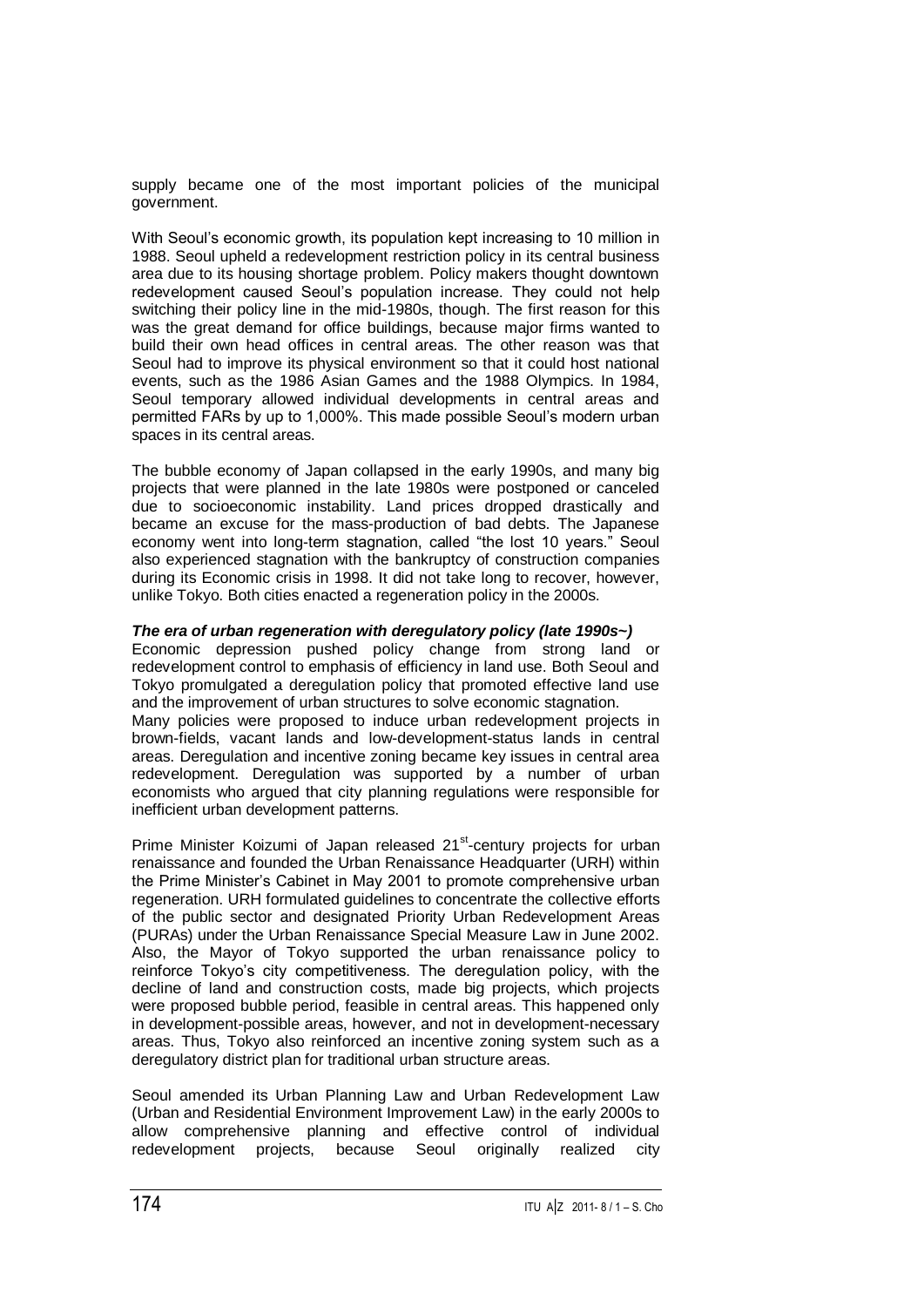competitiveness not only for up-to-date buildings but also for urban environment elements such as landscapes and traditional urban structures. The Cheonggecheon Restoration is a symbolic project that shows the change in the development paradigm of Seoul. Seoul enacted a deregulatory policy to allow individual redevelopment of central business and commercial areas. The government no longer exclusively used the scrapand-build method; various redevelopment tools were invented to improve central areas. It is still hard work, however, to preserve traditional narrow roads and old wooden houses that are unable to meet the legal standards.

Seoul and Tokyo enacted a deregulatory regeneration policy in the 2000s. Many articles evaluated such policy as being capable of promoting redevelopment projects. There are still doubts, however, as to whether or not it could contribute to the improvement of the quality of urban structures. Thus an attempt will be made in this paper to figure out the features of urban transformation based on a redevelopment policy and legal redevelopment projects using case studies in the next chapter.

|      | <b>Tokyo</b>                                   | Seoul.                                               |  |
|------|------------------------------------------------|------------------------------------------------------|--|
| 1919 | City Planning Law                              |                                                      |  |
| 1934 |                                                | Direction for Urban Area                             |  |
| 1945 | Post-war Reconstruction Plan                   |                                                      |  |
| 1952 |                                                | Seoul Post-war Reconstruction Plan                   |  |
| 1961 | Urban District Remodeling Law                  |                                                      |  |
| 1962 |                                                | Urban Planning Law                                   |  |
| 1968 | New City Planning Law                          |                                                      |  |
| 1969 | Urban Redevelopment Law                        |                                                      |  |
| 1971 |                                                | Urban Planning Law (Amendment)                       |  |
| 1975 | Urban Redevelopment Law<br>(Amendment)         |                                                      |  |
| 1976 |                                                | Urban Redevelopment Law                              |  |
| 1978 |                                                | Seoul Urban Redevelopment Plan                       |  |
| 1982 | Nakasone Deregulation Policy                   |                                                      |  |
| 1984 |                                                | Deregulation Policy for National Event               |  |
| 2000 |                                                | Urban Planning Law(Amendment)                        |  |
| 2002 | Renaissance<br>Urban<br>Special<br>Measure Law |                                                      |  |
| 2003 |                                                | Urban and Residential Environment<br>Improvement Law |  |
| 2005 |                                                | Promotion<br>Urban<br>Redevelopment<br>Law           |  |

*Table 2. Development of Urban Planning System*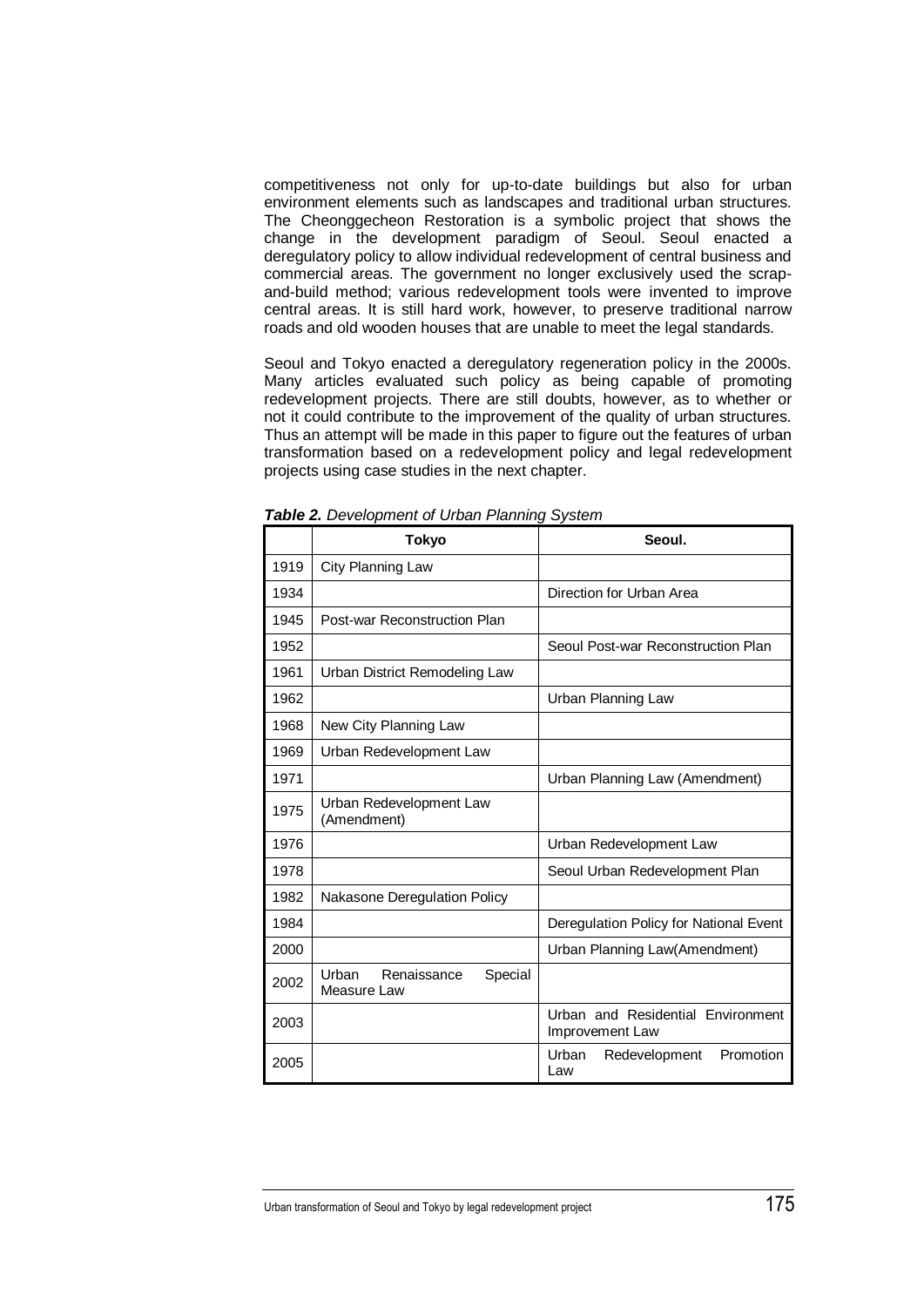## **Redevelopment projects and urban transformation**

There are the three reasons for the amendment of the legal redevelopment systems of Seoul and Tokyo; the establishment of urban infrastructure, the reconstruction of inferior buildings, and the improvement of urban landscapes.

#### *Construction of modern urban structure*

Seoul and Tokyo were also ruined by war and thus enacted a legal redevelopment system to promote the establishment of urban infrastructure based on modern urban planning standards. Most central areas in Seoul and Tokyo had physically inferior infrastructure such as winding paths, narrow alleys less than 4 meters wide, hardly any parks, wooden buildings, and so on.

The easy and fast way to establish urban infrastructure is scrap-and-build method. Most legal URPS that were carried out under the Urban Redevelopment Law were aimed at the construction of modern buildings packaged with public facilities. This seemed reasonable and efficient way to utilize of urban areas. Tokyo has had more options than Seoul, which had only one option: legal URPs. Whoever wanted to carry out redevelopment projects in central areas in Tokyo were able to choose one or more among URPs under the Urban Redevelopment Law, Special District Zoning under the Urban Planning Law, Comprehensive Design under the Architecture Standard Law, and other methods under various related laws.

To achieve highly efficient land use (high-density development), developers often use legal redevelopment tools such as URPs in building new roads, parks, public spaces, and skyscrapers. The project cost is covered by sale of floors to individual investors. Before the collapse of its bubble economy, Tokyo gave various urban infrastructure equipment grants to individual developers. In recent years, however, the government has preferred indirect subsidies such as FAR incentives. Even though Seoul also has articles on redevelopment grants in its Urban Redevelopment Law, none of its redevelopment projects received direct subsidies from municipal or central governments. Seoul had only approval rights to control individual redevelopment projects.

A large part of redevelopment profits should be used to reduce landowners' allotments in Seoul and Tokyo. The agreement of landowners is the most important element in building up URPs. They want to be guaranteed stability in their business or residence. This system makes it difficult for URPs to be adjusted in lower-potential areas, where no increase in the price of equity after the URPs can be expected. Economical efficiency of scale is at least standard for legal URPs. As a result, infrastructure improvement from legal URPs tends to occur not where they are needed but where they are possible.

Seoul and Tokyo enacted special laws to promote comprehensive redevelopment projects under the theme "Urban Regeneration or Urban Renaissance" in the 2000s. They emphasized the necessity and urgency of urban central areas' redevelopment to achieve city competitiveness. There were also enactments of intensive support programs such as simplification of the urban planning process and financial supports.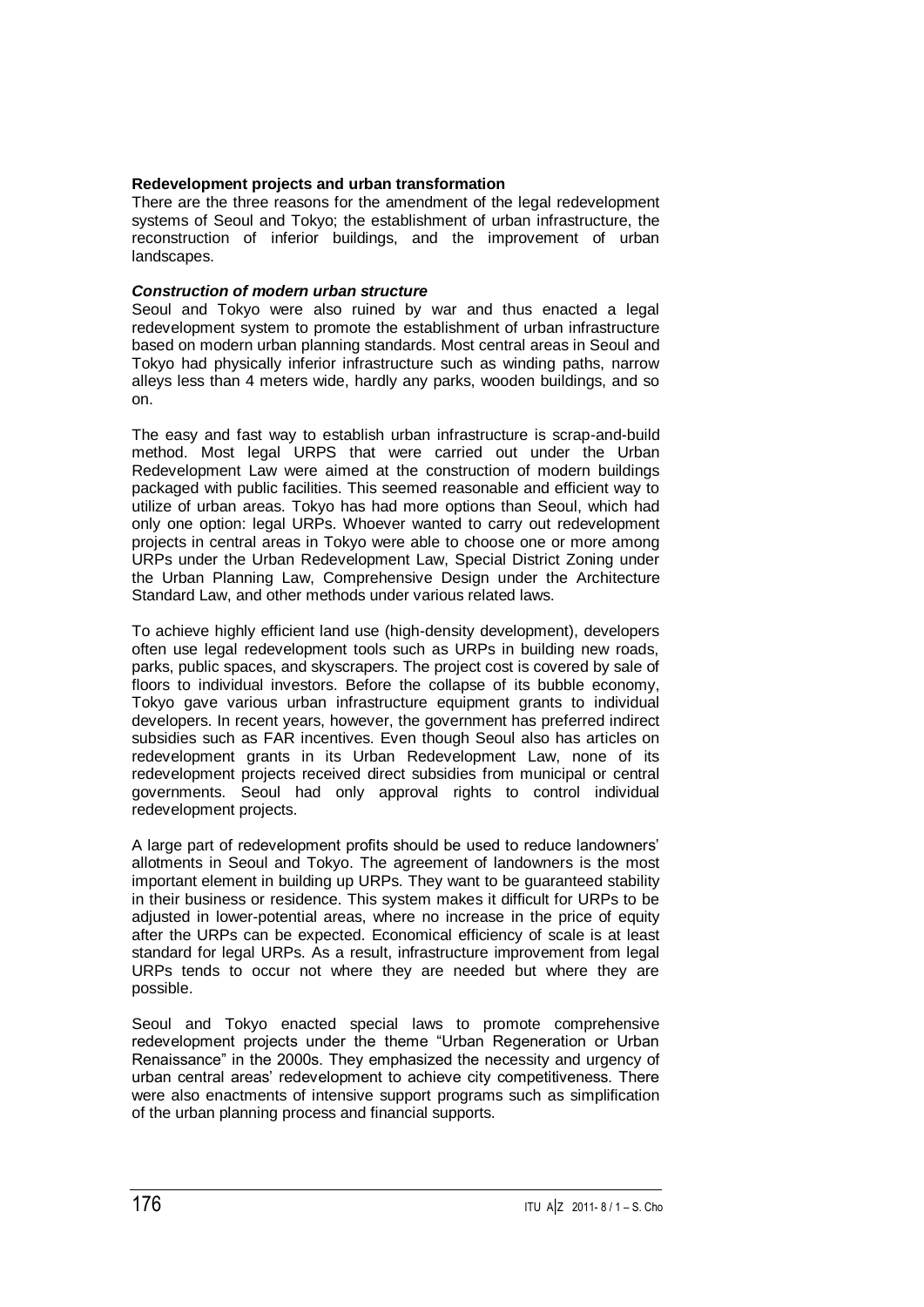Only large-scale redevelopment was carried out in previous aristocratic sites in the Yamanote-areas of the Edo era in Tokyo. Marunouchi is a typical modernized urban area. A private developer, the Mitsubishi group, bought up about 104 ha of the Marunouchi area and built modern urban structures there in the early 1900s. Each site is bigger than 1 ha, and has high-rise modern buildings similar to those in Manhattan, New York. Before the 2000s, landowners who wanted to reconstruct their building could select one of several incentive zoning systems under the Urban Planning Law or the Architecture Standard Law. Now, they frequently use the designation of special zones under the Urban Renaissance Special Measure Law. The government allows FAR of up to 1800% by these law.



*Figure 4. Urban structure and figure of Marunouchi, Tokyo*

On the other hand, Seoul does not have enough land to carry out large-scale redevelopment projects in central business areas. The scrap-and-build method such as slum clearance is only one solution for constructing modern urban structures. This is why Seoul has restricted individual redevelopment projects with its Urban Redevelopment Plan under its Urban Redevelopment Law. Land coordination is necessary for redevelopment, to carry out legal URPs. Mugyo, in Seoul's central area, is a successful business redevelopment project implemented under the legal redevelopment system.



*Figure 5. Urban structure and figure of Mugyo, Seoul*

It is difficult to merge individual lands and to carry out redevelopment in central business and commercial areas because of their high land cost and complicated ownership. Some developers merge small lots in redevelopments for real estate speculation during periods of economic prosperity such as bubble economy. Most of landowners, however, prefer to maintain the status quo rather than to participate in risky projects.

Sometimes, isolated redevelopment projects are allowed to build "towers in space" in a neighborhood. Someone has criticized, however, that this breaks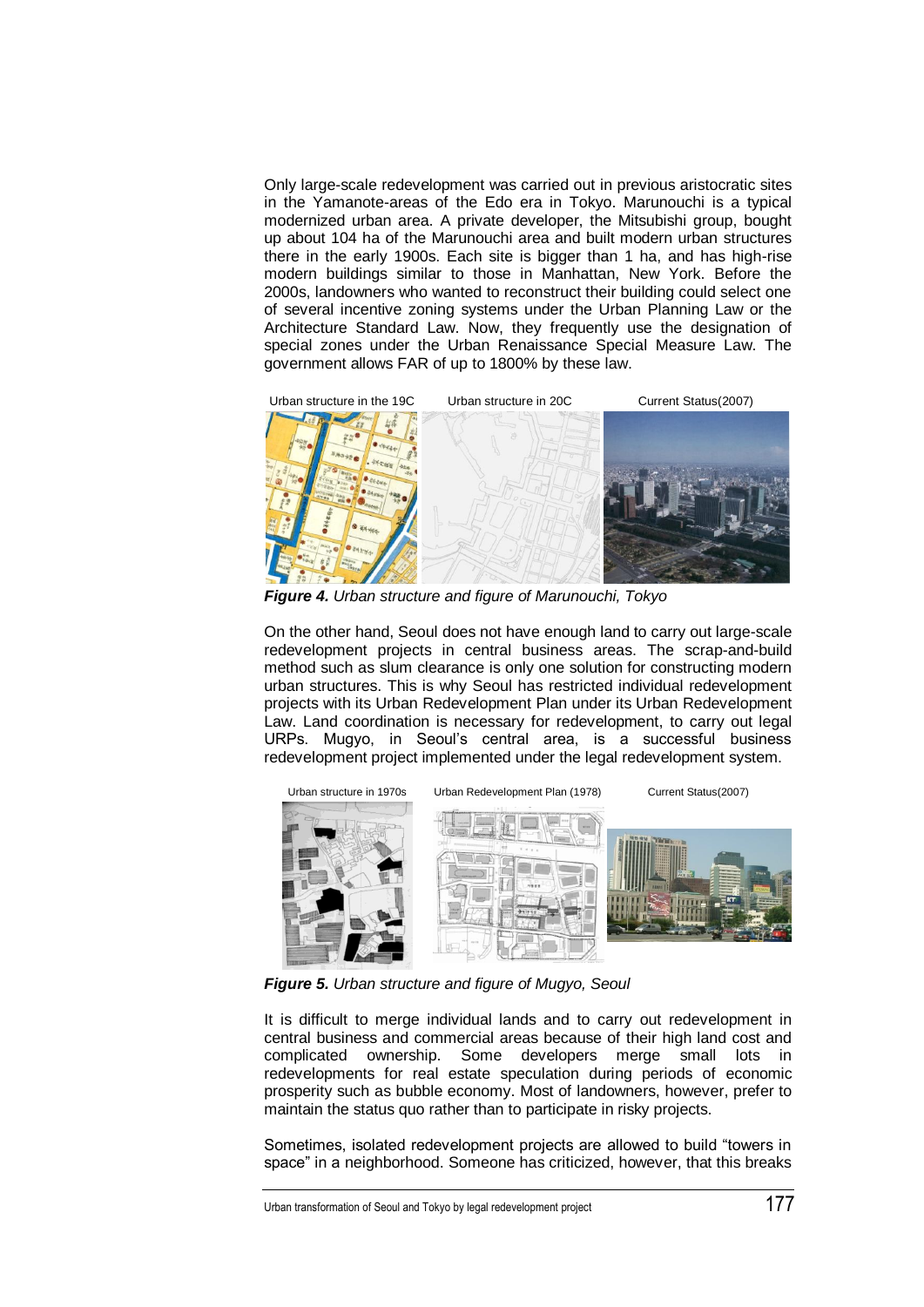the balance of nature in the region, and causes environmental burdens, destroys landscape, and leads to problems between neighborhood buildings.

#### *Urban contrast under legal redevelopment system*

Seoul and Tokyo considered for a long time modern urban structure such as those in Manhattan more desirable than their traditional urban structures. Thus, Seoul and Tokyo longed to reconstruct their inferior urban infrastructure, such as their low-level wooden buildings along narrow alleys. It was not easy to carry out legal URP in these cities, however, due to the difficulty of land coordination. Especially, densely populated wooden housing areas spread due to the rapid growth of the westside of Central Tokyo. Over 6,000 ha of Tokyo 23 wards consist of high-density wooden houses, unsound housing environments, and lack of roads or other infrastructure.These areas are still unsolved problem spots that are weak against disasters such as fires or earthquakes.

Even though they are located in commercial zones with 600% more FARs, they will not be able to use all of those FARs because of the diagonal line restriction under the Architecture Law. The diagonal line restriction based on the front road is related to a building's height. It forbids individual redevelopment projects in small lands that face narrow alleys, which are everywhere in central areas in Seoul and Tokyo. It is easier to use up FARs for lands that border main roads and to get FAR incentives under the current system. That is why small old buildings are seen behind of contemporary buildings at the sides of main roads.

Buildings on lands that border main roads in Tokyo have especially changed from low-level buildings to 10-to-15-story buildings. Redevelopment is carried out on lands located at the sides of main roads, even though it is very easy to build high-rise buildings, called pencil buildings, on very small lots that face main roads. It hardly happen in inner blocks.



Pencil building of roadside Inner block (behind of roadside)



*Figure 6. Urban figure of Kanda (roadside and inner block), Tokyo*

Seoul's problem is more severe. Even if a piece of land is located beside a main roadside, it is difficult to secure permission for an individual redevelopment there if the land belongs to URPA. In URPA, only large-scale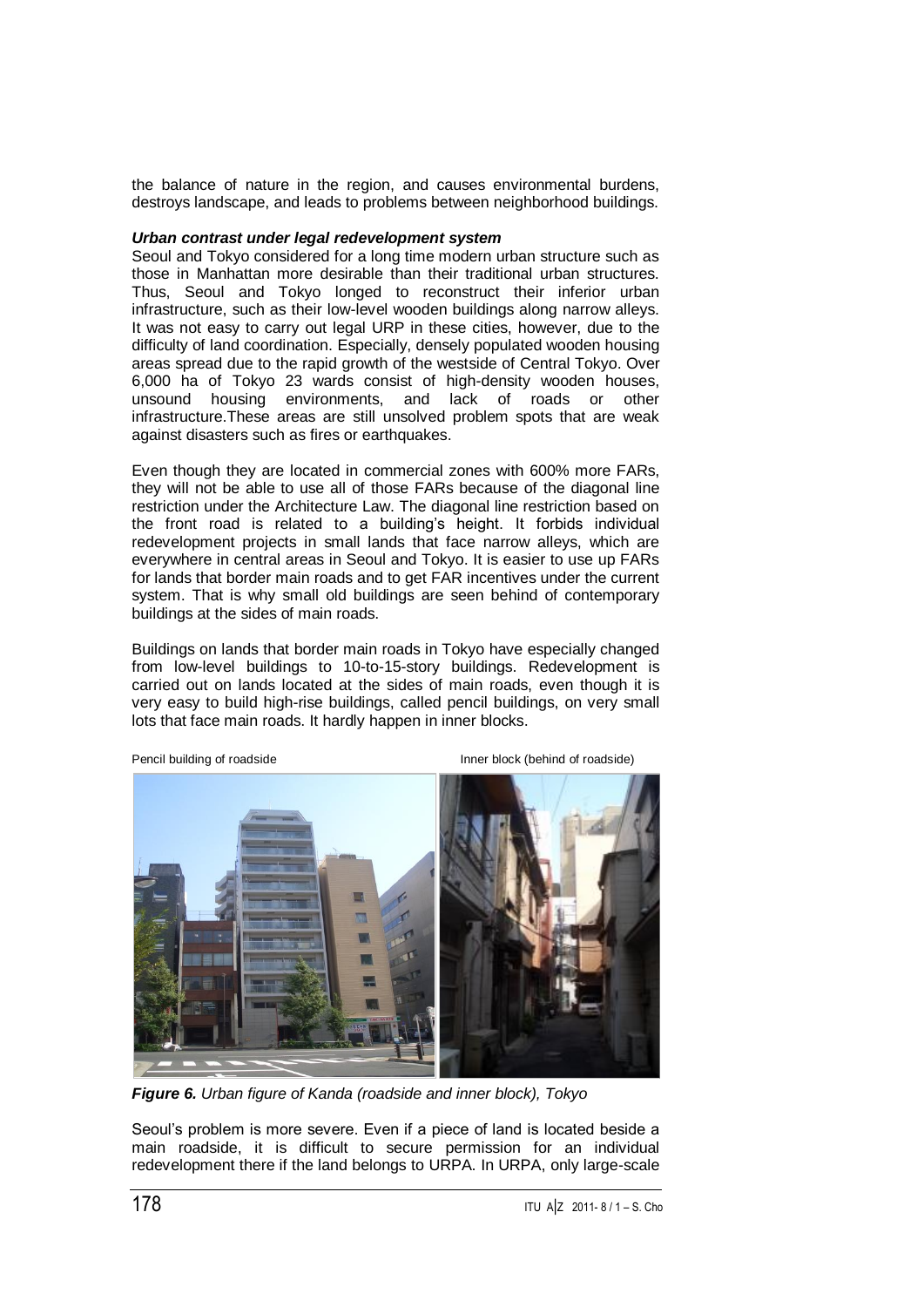redevelopment projects are allowed under the Urban Redevelopment law. This is why no pencil building can be found in central areas in Seoul. Small and old buildings are located along the main road in URPA. Moreover, landowners prefer to maintain the status quo than to participate in a risky project.



*Figure 7. Change in urban structures and figures in Jongro, Seoul*

#### *Improvement of the urban redevelopment system*

In the late 1990s, Seoul and Tokyo faced the high pressures of globalization and city competition. They thus planned the reconstruction of their central areas based on global standards. They also needed new redevelopment tools, however, that would enable them to simultaneously improve their urban infrastructure and conserve their historical urban structure.

Tokyo launched special laws and policies, such as its Urban Renaissance Special Measure Law (2002), to regenerate urban structure in central business and commercial areas. The law allows redevelopment projects to get high FARs with the improvement of public facilities. It is focused on large-scale redevelopment, as an economy-invigorating policy. It can contribute partly, however, to conserving some historical buildings via FAR transfer from historical buildings to others. The main beneficiaries are the buildings constructed in 1970-80s that had used up their own legal FARs. In the late 1990s, they needed reconstruction because of their physical and functional deterioration. Also, a new policy allows additional FAR incentive when individual redevelopment projects make commercial use of low-levels, establishment of public spaces, and so on. (Figure 5)

Tokyo also introduced a deregulatory policy to promote individual redevelopment projects by amending its Architecture Standard Law and Urban Planning Law. It eased restriction in architectural forms with diagonal lines via participation in a district plan. A district plan eases the set-back rule and allows narrow alleys as informal daily roads. It was hoped that this would help redevelop inner blocks.

In the 2000s, landowners started to propose their own plan with government organizations to revitalize and improve the image of their area. Thus, area management organizations appeared and became active. The Urban Renaissance Special Measure Law helped certify these movements and plans such as by authorizing private urban regeneration plans. It is a remarkable change that individual redevelopment projects are beginning to pay attention to other projects and to their areas.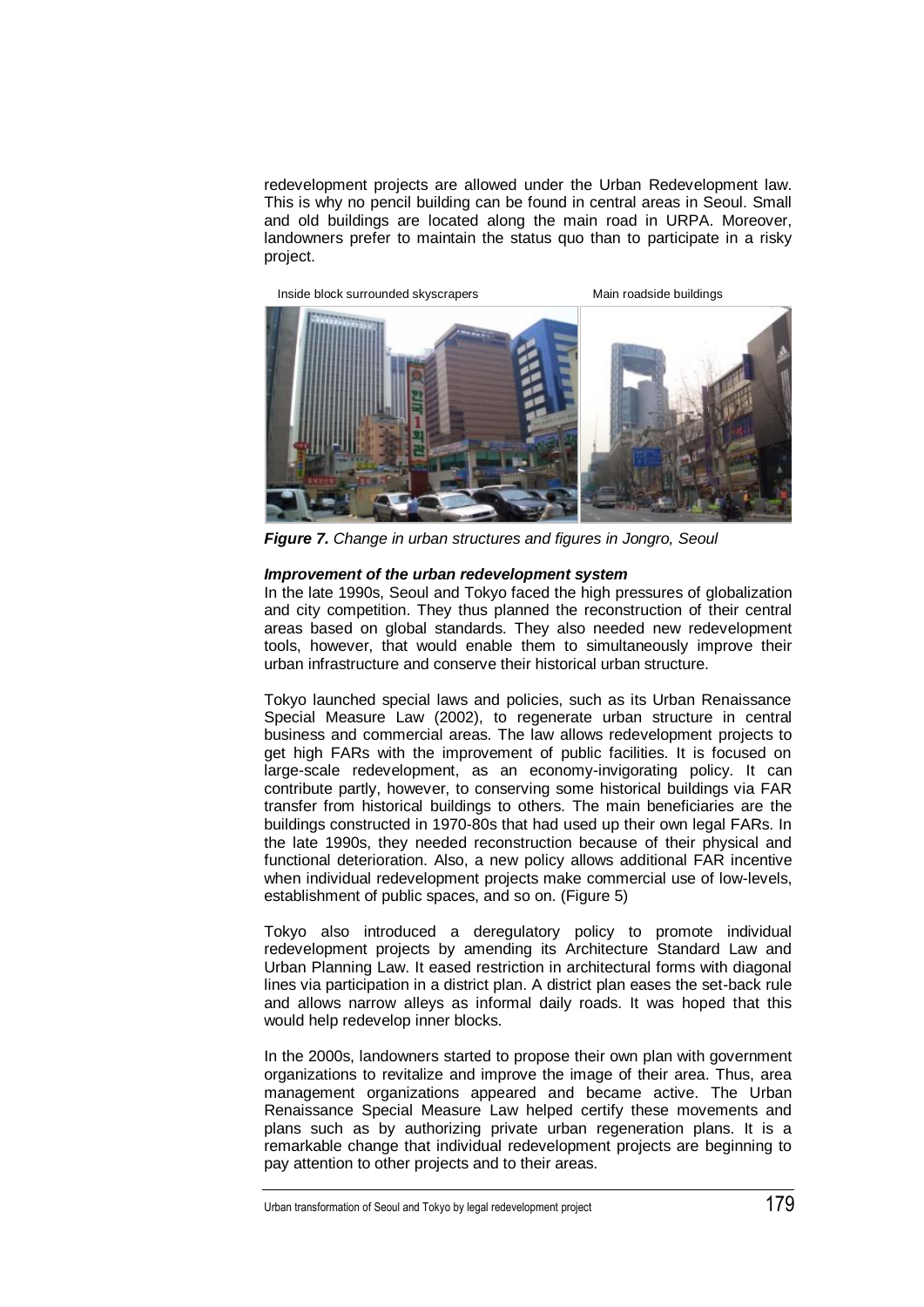

*Figure 8. Conserved modern building under a redevelopment project in Tokyo*

At the same time, Seoul introduced a downtown development plan and restored Cheonggecheon to promote the redevelopment of its central business and commercial areas. They were meaningful events not only because the public sector started to lead redevelopments but also because Seoul changed its policy from restriction to deregulation. Seoul also eased its restrictions by amending its Urban Redevelopment Plan. The new plan introduced various redevelopment methods besides the scrap-and-build method. Seoul reduced its Urban Redevelopment Project Areas. It also allowed medium-scale redevelopment projects and tried to keep old alleys with the traditional urban structures.



*Figure 9. Change in the Urban Redevelopment Plan of Seoul*

Seoul also introduced and expended its district plan for the conservation of traditional urban structures outside its Urban Redevelopment Project Areas. The district plan regulates land use and architecture but it is not as strict as the Urban Redevelopment Plan. It will be able to control individual redevelopment projects for the improvement of the urban landscape.

# **Comparison of Seoul and Tokyo**

Seoul and Tokyo started from the same planning system in the early 1900s, and have influenced each with respect to their legal systems based on their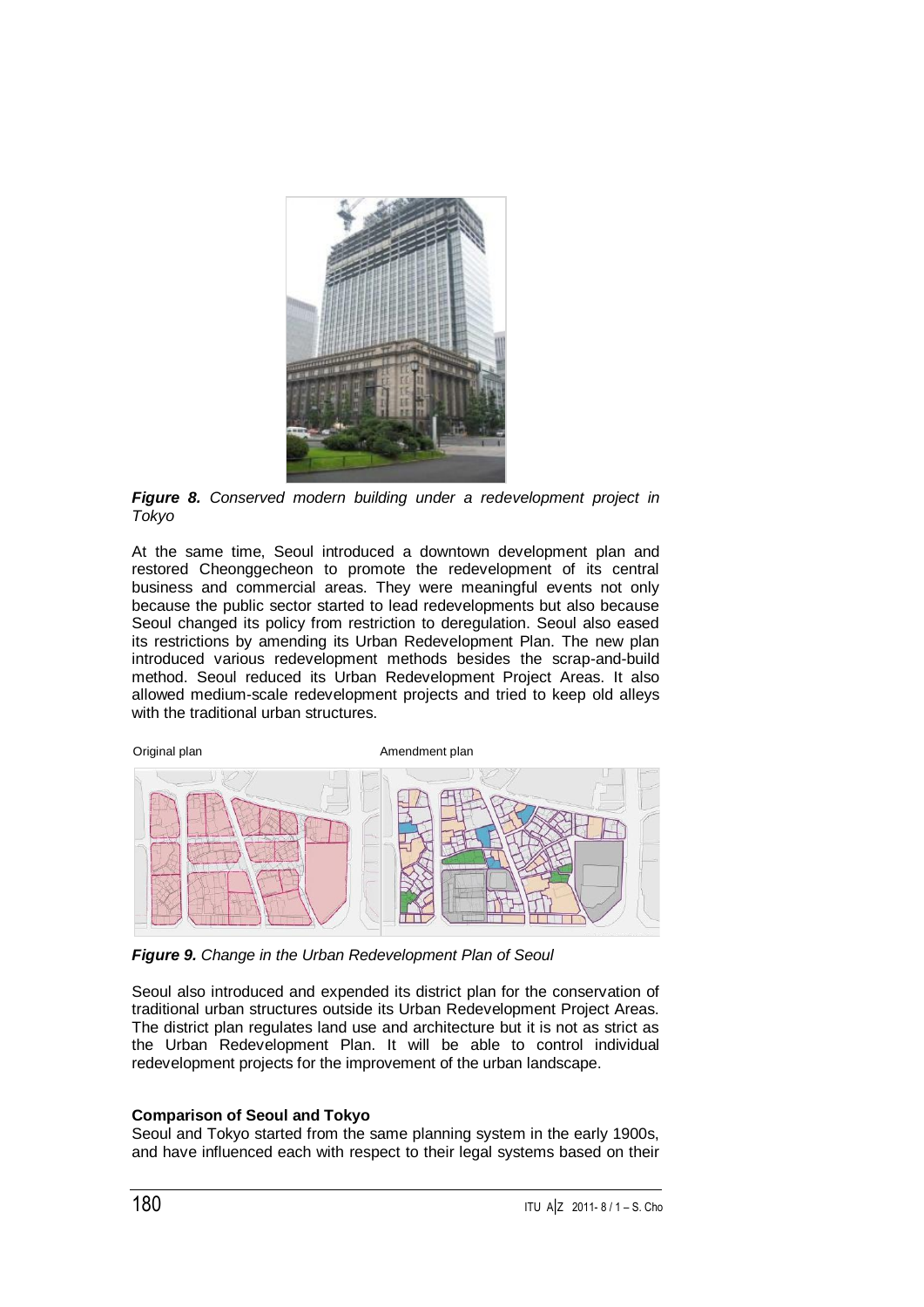similar physical and socioeconomic environments. They have developed different types of urban structures by the differences in their operation of planning system.

Seoul's redevelopment projects have been strongly controlled by the central government's policy of restraining population concentration. It appeared as a strong redevelopment prohibition in the redevelopment direction and method in Seoul for decades. The regulatory system was recently eased partly via decentralization. The Seoul metropolitan government is still formulating powerful legal redevelopment plans, however, for most of its downtown areas. Individual developers have little chance of choosing redevelopment tools.

On the contrary, individual landowners or developers in Tokyo have wider choices among redevelopment tools. After the collapse of the bubble economy, the government cut down direct support via subsidies. It counted on the improvement of public spaces and building reconstruction for whoever wanted to redevelop their land. Thus, redevelopment happened only on a few pieces of land where such projects were possible. Most landowners do not want to carry out risky redevelopment projects in downtown areas.

|                                          | Tokyo                                                | Seoul.                                                                  |
|------------------------------------------|------------------------------------------------------|-------------------------------------------------------------------------|
| Policy maker                             | City government $\rightarrow$ Ward<br>government     | Central government $\rightarrow$ City<br>government                     |
| Policy decision                          | Public basement planning<br>(public= landowners)     | Advocacy planning (Planner<br>$=$ public sector $=$<br>government)      |
| Redevelopment<br>Plan's binding<br>power | Proposals of location and<br>direction Flexible Plan | Detail plan at the district<br>level Strong restriction                 |
| Boundary of<br>application               | Part of central commercial<br>and business areas     | Most central commercial<br>and business areas                           |
| Object of<br>redevelopment               | Rules for redevelopment<br>purpose by possibility    | Rules for redevelopment<br>direction & methods by<br>political decision |
| Application of legal<br>system           | Landowner's decision                                 | Policy maker's decision                                                 |

*Table 3. Comparison of Seoul and Tokyo*

Both cities formulated an urban regeneration policy to promote private sector redevelopment projects. Although policy makers intended to restructure the urban environment and promote international competitiveness, private developer focused only on more profitable redevelopment projects. Most of these redevelopment projects happened on large seed-lands. This was more profitable and less risky than merging small lots. Most urban central business and commercial areas are behind from redevelopment. This is why various degrees of urban contrast between old and new buildings can be easily seen in Seoul and Tokyo.

Now, Seoul and Tokyo are trying to find alternative redevelopment methods and individual redevelopment inducement tools for. A district plan could be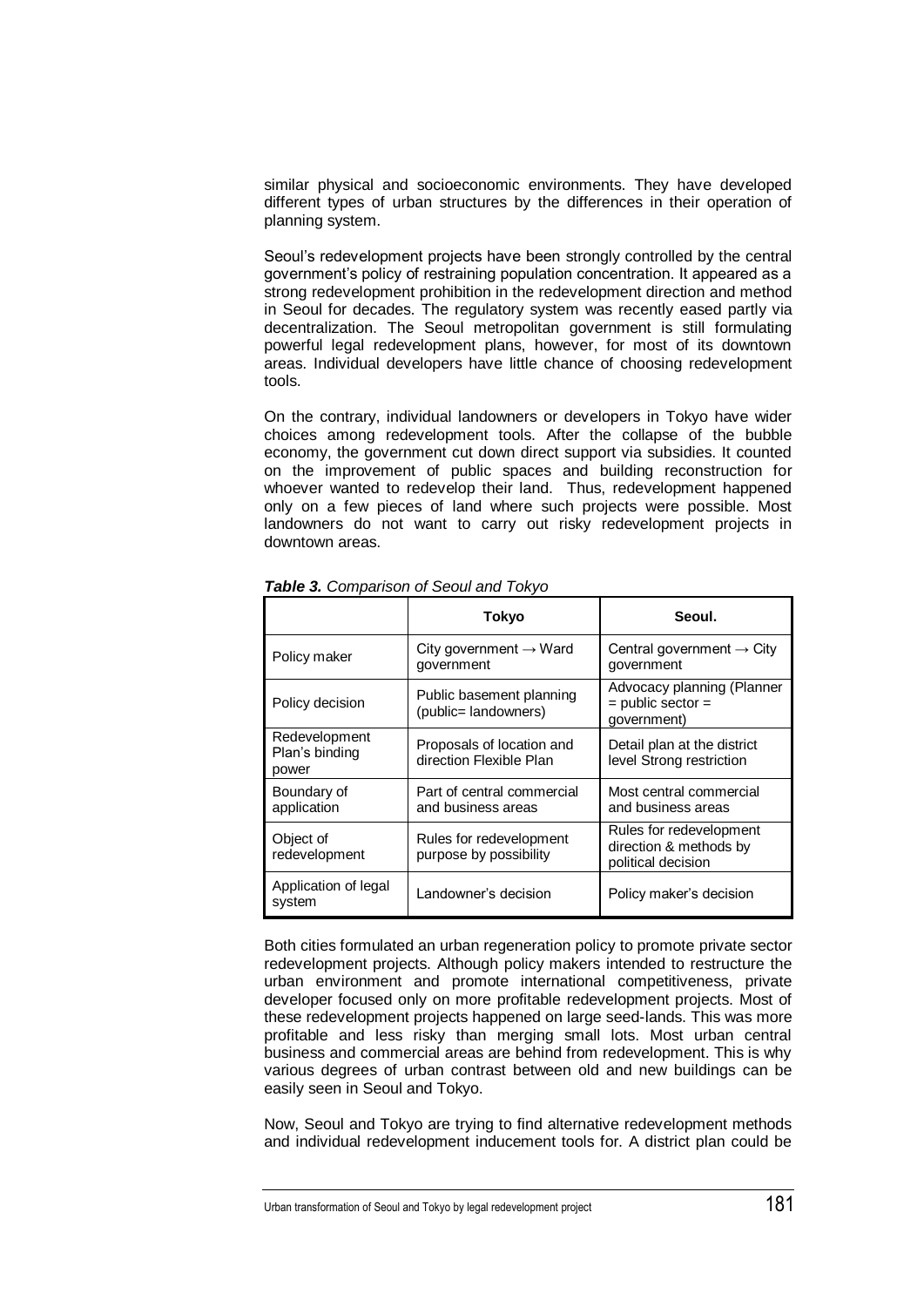one way to improve inner blocks' deteriorated buildings without destroying traditional urban structures.

## **Conclusion and implication**

Seoul and Tokyo launced very similar planning scheme for redevelopment, which consisted of legal urban redevelopment projects and subsidies under an Urban Redevelopment Law, and they had the same intent to modernize urban structures. The difference in their levels of public participation and application of tools made the characteristic of their urban structures different, though. Government of Seoul still has a strong right in planning permission than Tokyo's. Eventhough landowners want or not to develop central commercial and business areas, political decision or government permission take priority over the law. On the contrary to this, Tokyo give priority to landowners right than necessarity. Government of Tokyo has amendmented law to promote landowner's decision for redevelopment. Seoul and Tokyo have some similarities that they had a devoted legal redevelopment system for promote the establishment of modern urban structure in central business and commercial areas. Neither of these two cities has been successful, however, in solving its inner block's decay with a legal system.

In recent years, Seoul and Tokyo changed the policy direction of their downtown redevelopment. They realized that modern urban structure such as those in Manhattan were not only solution to solve urban problem and that their traditional urban structures could be attractive with their identities and origins for city competitiveness. It is expected that these changes will help improve inner blocks and conserve old urban structures for the next decades.

# **References**

- Cho, Seungyeoun (2006). "**Comparative study of urban regeneration policy and redevelopment features of central commercial and business areas between Seoul and Tokyo**" Doctorial Thesis of Urban Engineering, University of Tokyo.
- Fukukawa, Yuichi (2002). "How does urban renaissance policy change urban space?" **Urban Planning** 241, 9-12
- Harada, Sumitaka Ed. (2001). "**Urban Law of Japan**" University of Tokyo Press: Tokyo
- Tokyo Metropolitan Government (1996). "**100 years Urban Planning History of Tokyo**" Tokyo Metropolitan Government Press: Tokyo
- Takahashi, Takehumi (1993). "Status and problems of the urban redevelopment project" **Urban Problem Review** 45, 7, 74-86.
- Hong, Yunsun (2000). "Environment problems and their improvement devices in undeveloped districts, founded on the Urban Renewal Project of downtown areas in Seoul" **Review of Architecure and Building Science** 16, 6, 113-120

Hiramoto, Kazuo etc, ed. (2005). "**Tokyo Project**" Nikkei BP:Tokyo

Nakamura, Jin and Okata, Junichiro (1998). "**Study on the relationships between project participant and housing supply by merging lots in housing and commercial zone of central areas; Case study of Sakae district of kanda, Tokyo**" City Planning Institute of Japan Review 775-780